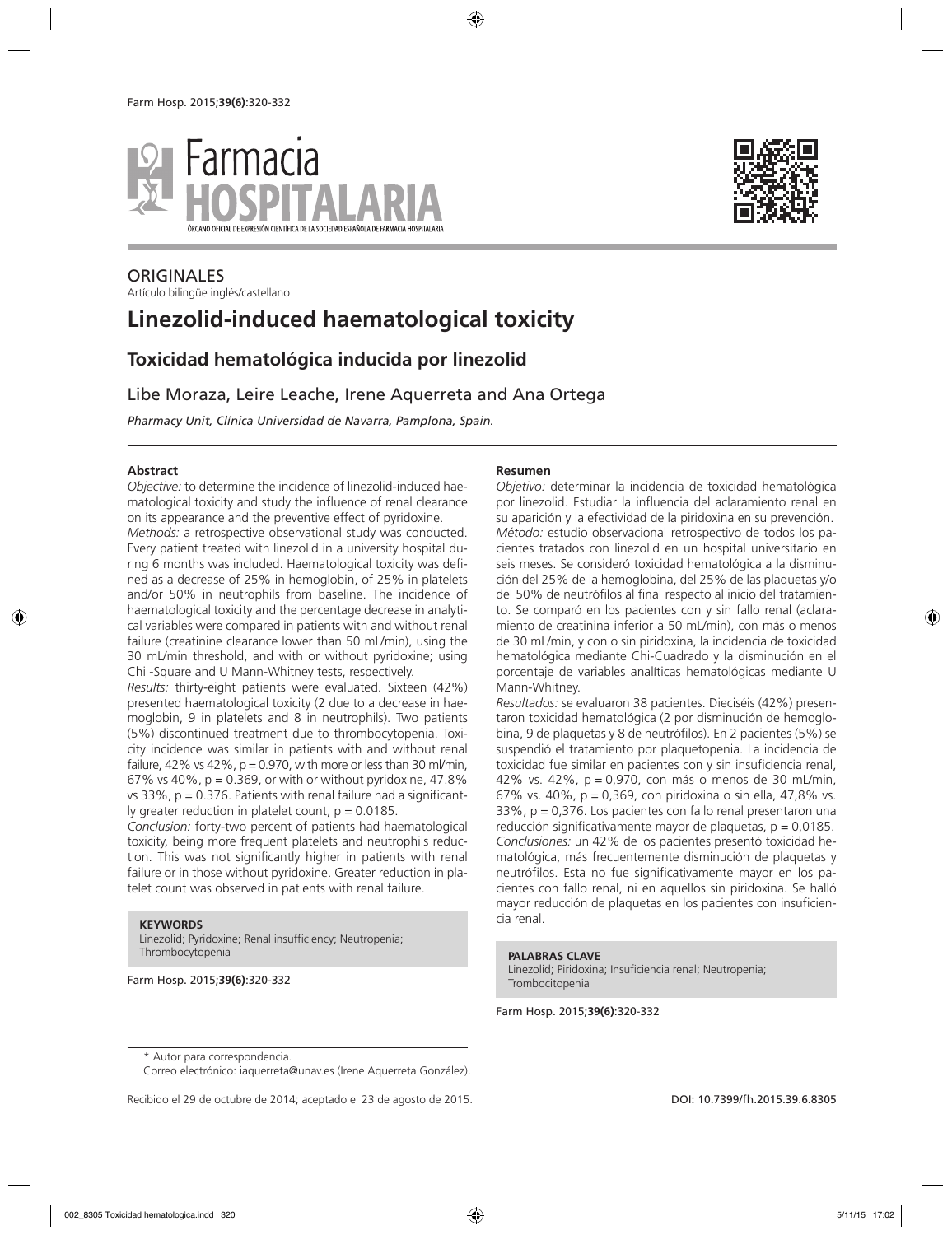# **Introduction**

Linezolid is a synthetic antibacterial agent within the class of oxazolidinones<sup>1-6</sup>. It is a broad spectrum antibiotic, which shows activity against gram-positive aerobic bacteria and anaerobic micro-organisms<sup>1-6</sup>. It presents bacteriostatic activity against enterococcus and staphylococcus, and bactericide activity against the majority of streptococcus strains<sup>6</sup>.

The indications approved by the Spanish Agency of Medicines and Medical Devices are: nosocomial pneumonia, community-acquired pneumonia, and skin and soft tissue infections<sup>1-6</sup>.

Regarding its safety profile, its main adverse reaction is haematological toxicity<sup>1-6</sup>. Thrombocytopenia has been specifically described, with an incidence between 32% $^7$  and 45.8% $^8$ , and anaemia, with a 25% incidence<sup>8</sup>. In some patients, these events have led to treatment discontinuation8-9. In other cases, adverse effects have led to the need for a blood transfusion<sup> $7,10$ </sup>.

In clinical practice, the simultaneous administration of pyridoxine is widely used for prevention of the haematological toxicity. However, there are contradictory data regarding its efficacy, and the precise mechanism which could explain this effect is still unknown<sup>8,9,11</sup>.

On the other hand, a higher likelihood of developing haematological toxicity has been observed in those patients who present renal function deterioration<sup>9,12-15</sup>.

Given this variability in the published information, the primary objective of this study is to determine the incidence of haematological toxicity in those patients treated with linezolid in a university hospital. Also, as secondary objectives, it is intended to analyze the potential protective effect of pyridoxine administration, and the potential influence of renal function on the development of haematological toxicity.

# **Methods**

An observational retrospective study was designed, and it was approved by the autonomous Ethics Committee, and received the authorization and classification by the Spanish Agency of Medicines and Medical Devices.

The study included all those patients admitted in a university hospital who received treatment with linezolid by intravenous or oral administration during a period of six months.

For sample size calculation, the Plachouras *et al.*<sup>8</sup> study was used as reference; this showed a 45.8% incidence of thrombocytopenia. Taking an error margin of  $\pm$  17% for the Confidence Interval of 95%, 33 patients would be necessary. It was estimated that this number of patients could be recruited within 6 months.

In order to evaluate haematological toxicity, lab test results were collected for the first and last day of treatment with linezolid. For those cases where the lab test results for these dates were not available, the test results of the day before or the day after these dates was taken as reference. Those patients who had no lab test results for the start and the end of treatment with linezolid were excluded.

The following variables were collected from the patient clinical records included in the information system of the centre:

- a. Variables collected at initiation of linezolid treatment:
	- − Demographic data: gender, age, weight, height, Body Surface Area (BSA), Body Mass Index (BMI).
	- − Clinical data: oncologic diagnosis (yes/no), administration or not of chemotherapy within the last 6 months, administration or not of immunosuppressant treatment, creatinine, creatinine clearance estimated through the Cockcroft-Gault Equation (CrCl), urea, C-reactive protein, procalcitonin.
- b. Variables collected regarding treatment with linezolid and pyridoxine:
	- − Indication of the use of linezolid, linezolid dosing, linezolid dosing interval, way of administration of linezolid, pyridoxine dosing, way of administration of pyridoxine.
- c. Lab test variables collected at initiation and end of treatment with linezolid in order to assess haematological toxicity: red blood cells, haemoglobin, haematocrit, leucocytes, neutrophils, lymphocytes, monocytes, platelets.
- d. d) Other variables: Blood transfusions.

The database used for analysis was anonymized.

The grade of anaemia, thrombocytopenia and neutropenia was classified according to the 4.0 version of the Common Terminology Criteria for Adverse Events (CTCAE)16 and according to the lab test results of the last day of treatment with linezolid.

In each patient, the rate of reduction between the initiation and the end of treatment with linezolid was calculated for the haemoglobin level (HR), for the platelet count (PR) and for neutrophil count (NR).

Haematological toxicity was defined as a HR superior or equal to 25% (HRT)<sup>17</sup>, PR superior or equal to 25 %  $(PRT)^{9,11,17}$  and/or NR superior or equal to 50% (NRT)<sup>11</sup>.

Renal failure (RF) was defined as CrCl below 50 mL/ min. The influence of a CrCl below 30 mL/min was also evaluated.

The values of HR, PR and NR were compared between patients with and without simultaneous treatment with pyridoxine, between patients with and without RF, and between patients with CrCl above or below 30 mL/ min, through the U Mann-Whitney Test. The difference in incidence of haematological toxicity between these groups of patients was analyzed through Chi-Square Test. Additionally, there was a study between the CrCl, or the duration of treatment with linezolid, and HR, PR and NR through linear regression. The Spearman Corre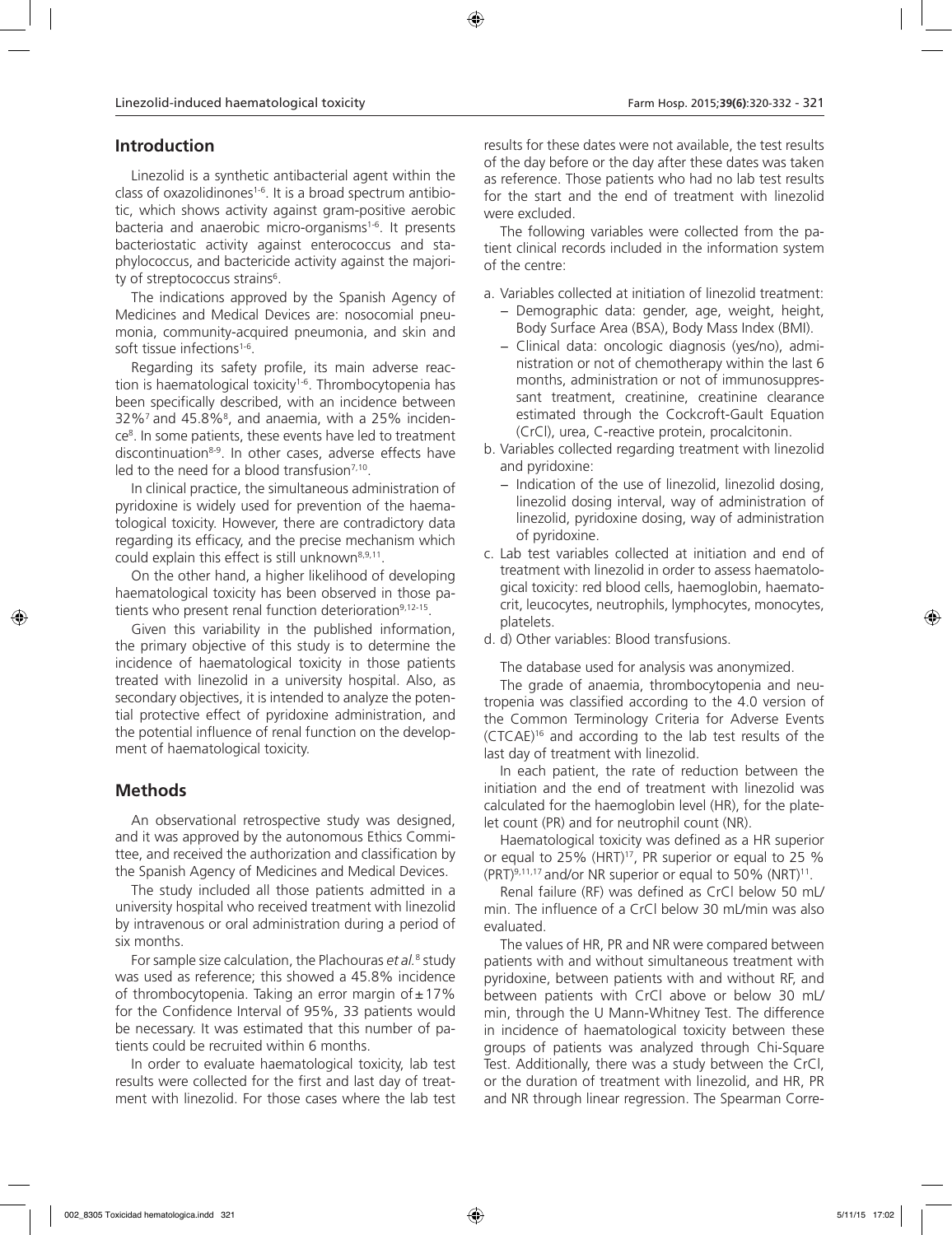lation Coefficient for the relation between CrCl and HR, PR and NR was also analyzed. The normality of variables was studied through the Shapiro-Wilk Test. Statistical analysis was conducted with the STATA 12® program.

#### **Outcomes**

Thirty-eight (38) patients were included in the study. Table 1 shows the demographic, clinical and lab test characteristics of patients included in the study, as well as the characteristics of their treatments with linezolid and pyridoxine. Seven (7) patients were excluded, because there were no lab test results available in order to assess haematological toxicity.

All patients included in the study received a 600mg dose of linezolid every 12 hours, through oral or intravenous administration. Twenty-three patients (60.5% of all patients) also received pyridoxine for the duration of treatment with linezolid, on a 300mg daily dose through oral or intravenous administration, except for one patient who received a daily dose of 600mg. The use of pyridoxine was not included in protocols, and it increased upon publication of studies favourable to its use. The median (Percentile 1-Percentile 99) and mean (Standard Deviation (SD)) of the duration of therapy with linezolid in our population was 7.5 (1-46) and 8.4 (7.4) days, respectively.

Regarding the indications for treatment with linezolid, 15 patients (39.5%) were diagnosed with a respiratory infection, and 10 patients (26,3%) with a skin and soft tissue infection. Among the latter, the majority presented cellulitis and/or ulcer or infection of an abdominal surgical wound. The remaining 13 patients included in the study presented bone and/or prosthetic joint infection (5 patients), sepsis, bacteremia, or infection of unknown origin.

Sixteen (16 patients), 42% of those included in the study, presented haematological toxicity. A 5% of patients (2 patients) developed toxicity due to a reduction in the haemoglobin level; 24% of patients (9 patients), due to a reduction in platelets, and 21% (8 patients) due to a reduction in neutrophils. Figure 1 shows the type and frequency of toxicity observed, taking into account that some patients presented more than one type of toxicity. Out of those patients with oncological diagnosis, 4 patients (40%) presented haematological toxicity. Table 2 shows the rate of reduction in haemoglobin, platelets and neutrophils in those patients who presented haematological toxicity and those who did not present it.

Among those patients who presented worsening in haematological parameters after completing treatment with linezolid compared with treatment initiation levels, 6 patients (16%) presented Grade II anaemia, and 3 patients (8%) presented Grade III anaemia. One patient presented Grade I neutropenia, another patient presen-

ted Grade 1 thrombocytopenia, and another patient presented Grade III thrombocytopenia.

Two (2) patients (5%) had to discontinue treatment due to thrombocytopenia, and five (5) patients (13.2 %) required blood transfusion during their hospitalization.

No statistically significant differences were observed in the incidence of overall haematological toxicity between patients with and without renal failure (42% vs. 42%, p=0.970), or between patients with a CrCl above or below 30 mL/min (67% vs. 40%, p=0.369).

The analysis of the connection between CrCl and the rate of reduction in haemoglobin, platelets and neutrophils was conducted through linear regression, and did not show statistical significance for any of the relations ( $R^2$  = 0.0187, p = 0.4131;  $R^2$  = 0.0018, p = 0.7982 and  $R^2$ =0.0168, p=0.4374, respectively). The correlation between the variables mentioned in the Spearman Correlation Test was not significant either  $(p=0.7771, p=0.7771)$  $p=0.4692$  and  $p=0.9449$ , respectively).

However, statistically significant differences were found in the rate of reduction in platelet count between patients with and without renal failure ( $p=0.0185$ ). This result was not repeated with those patients with CrCl below 30 mL/min ( $p=0.9784$ ), as appears in table 3, but this could be due to the fact that only 3 patients presented CrCl<30 ml/min.

Regarding the impact of pyridoxine, no significant differences were found between the incidence of haematological toxicity between patients who received pyridoxine and those who did not receive it (48% vs, 33%, p=0.376), and no differences were found in the rate of reduction in haemoglobin, neutrophils or platelets between these two groups of patients (Table 3).

When studying the connection between the duration of treatment with linezolid and the reduction in haemoglobin level and the platelet and neutrophil count, this was not statistically significant:  $R^2 = 0.0442$ , p=0.2053,  $R^2$  = 0.0031 p = 0.7381 and  $R^2$  = 0.0012, p = 0.8366, respectively.

### **Discussion**

In this study, 42% of those patients treated with linezolid presented some type of haematological toxicity, with higher incidence of thrombocytopenia (24%) and neutropenia (21%). Linezolid-induced haematological toxicity has been described in literature in different studies, as thrombocytopenia in 11 out of 24 patients  $(46\%)^8$ , or in 6 out of 19 patients  $(32\%)^7$ , and anaemia, in 6 out of 24 patients  $(25\%)^8$ . In our case, the incidence of toxicity seems slightly lower than that described, though the small size of the samples in all studies makes it difficult to compare their outcomes. Haematological toxicity led to treatment discontinuation in 5% of patients treated. The cause for treatment discontinuation is not accurately known in some patients, therefore this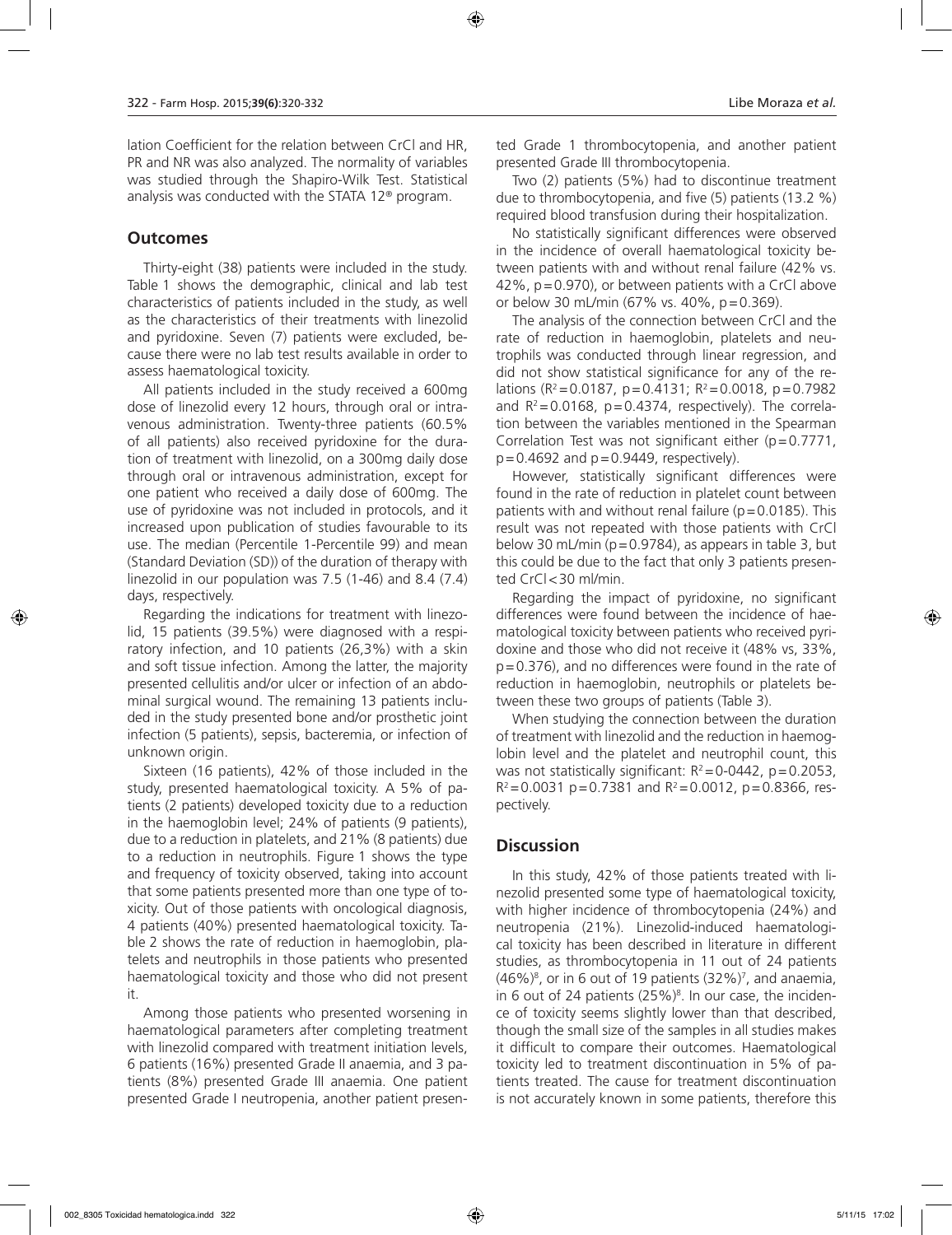| Table 1. Characteristics of the 38 patients included in the study |                     |             |
|-------------------------------------------------------------------|---------------------|-------------|
| Variable                                                          | Number of patients  | Percentage  |
| Male                                                              | 27                  | 71.0        |
| Oncologic diagnosis                                               | 10                  | 26.3        |
| Have received chemotherapy within the last 6 months               | 5                   | 13.2        |
| Solid organ transplant with immunosuppressant treatment           | 5                   | 13.2        |
|                                                                   | Median (P1-P99)     | Mean (SD)*  |
| Age (in years)                                                    | 73 (23-91)          |             |
| Weight (in kilos)                                                 | 68.5 (41.3-103)     | 69.7 (14.8) |
| Height (in cm)                                                    | 168.5 (148-185)     | 167.3(9.9)  |
| BSA(m <sup>2</sup> )                                              | $1.8(1.4-2.2)$      | 1.8(0.2)    |
| BMI (Kg/m <sup>2</sup> )                                          | 24 (14.6-44.6)      |             |
| <b>Indications</b>                                                | Number of patients  | Percentage  |
| Respiratory infection                                             | 15                  | 39.5        |
| Infection of skin and soft tissues                                | 10                  | 26.3        |
| Infection of bone and/or prosthetic joint                         | 5                   | 13.1        |
| Sepsis                                                            | $\overline{2}$      | 5.3         |
| Unknown focus                                                     | $\overline{2}$      | 5.3         |
| Bacteremia                                                        | $\overline{2}$      | 5.3         |
| Other                                                             | $\overline{2}$      | 5.3         |
| Lab test results (basal values, at treatment initiation)          | Median (P1-P99)     | Mean (SD)*  |
| Creatinine (mg/dL)                                                | $0.9(0.4-3.7)$      |             |
| CrCl (mL/min)                                                     | 66.1 (18.9-191)     |             |
| Urea (mg/dL)**                                                    | $0.45(0.2 - 1.62)$  |             |
| Red blood cells (10E12/L)                                         | $3.4(2.3-5)$        | 3.5(0.6)    |
| Haemoglobin (g/dL)                                                | $10.2(7.6-14.3)$    | 10.3(1.7)   |
| Haematocrit (%)                                                   | 31.6 (23.1-42.9)    | 31.5(5.4)   |
| Leukocytes (10E9/L)                                               | $8.8(2.5-22.1)$     |             |
| Neutrophils (10E9/L)                                              | $6.7(1.46-21.1)$    |             |
| Lymphocytes (10E9/L)                                              | 12.2 (0.8-33.4)     |             |
| Monocytes (10E9/L)                                                | $8.3(3-15.5)$       | 8.8(2.8)    |
| Platelets (10E9/L)                                                | 269 (75-698)        |             |
| C-reactive Protein (mg/dL)**                                      | $7.6(0.4-36)$       |             |
| Procalcitonin (ng/mL)**                                           | $0.62$ (0.05-173.5) |             |
| Treatment                                                         | Number of patients  | Percentage  |
| Linezolid                                                         | 38                  | 100         |
| $- OR$                                                            | 14                  | 36.8        |
| - $\mathsf{IV}$                                                   | 15                  | 39.5        |
| - IV and OR                                                       | 9                   | 23.7        |
| - 600 mg every 12 hours                                           | 38                  | 100         |
| Pyridoxine                                                        | 23                  | 60.5        |
| $- OR$                                                            | 17                  | 44.7        |
| - $\mathsf{IV}$                                                   | $\overline{4}$      | 10.5        |
| - IV and OR                                                       | $\overline{2}$      | 5.3         |
| - 300 mg every 24 hours                                           | 22                  | 57.9        |
| - 600 mg every 24 hours                                           | $\mathbf{1}$        | 2.6         |

P1-P99: percentile 1-percentile 99; SD: standard deviation; BSA: Body Surface Area; BMI: Body Mass Index; CrCl: creatinine clearance estimated through the Cockcroft-Gault Equation; OR: oral administration; IV: intravenous administration.

\*For those variables that present normal distribution, the mean and standard deviation are also calculated.

\*\*Urea data are only available for 33 patients, CRP for 35 patients, and procalcitonin for 18 patients.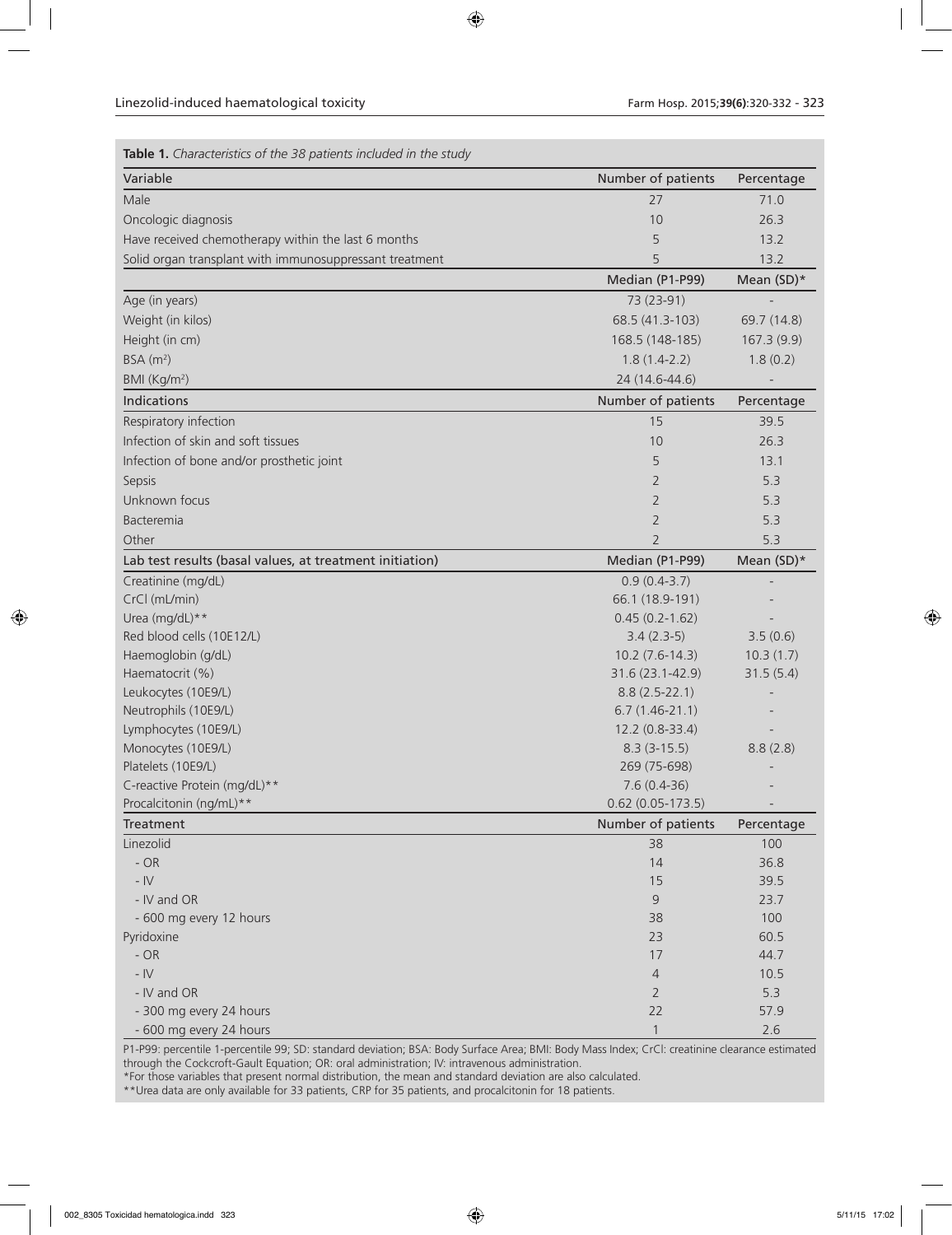

**Figure 1.** *Type and frequency of toxicity: %: percentage of the total number of patients; TDH; reduction in the level of haemoglobin equal or higher than 25%; TDPQ: reduction in platelet count equal or higher than 25 %; TDN: reduction in neutrophil count equal or higher than 50%.*

rate could be slightly superior. In any case, it seems to be lower than that described in literature. In the study by Soriano A et al.<sup>9</sup>, treatment was discontinued in 7 out of 52 patients (13%) due to severe thrombocytopenia, and in 4 out of 52 patients (8%) due to severe anaemia. Plachouras D et al.<sup>8</sup> state that they discontinued treatment in 15 of 24 patients (63%) due to adverse effects.

One factor that could contribute to the difference in the incidence of haematological toxicity between studies is the duration of treatment. In our study, the median and mean duration of treatment with linezolid was 7.5 days and 8.4 days, respectively, vs. the median 3.5 weeks in the study by Plachouras *et al.*<sup>8</sup> , or>40 days in the study by Soriano A *et al.*<sup>9</sup> . Other authors have also described durations of treatments with linezolid superior to the one in our study, such as mean durations (MD) of 16.9 (10) days<sup>15</sup>, 12.1 (7.1) days<sup>14</sup>, and 15.9 weeks (range: 6-36)10. The study by Senneville *et al.*10 only included patients with chronic osteomyelitis, and Plachouras *et al.*<sup>8</sup> only studied patients with bone and prosthetic joint infections of long evolution. In our study, the majority (65.8%) of patients were diagnosed with a respiratory infection and skin and soft tissue infection. On the other hand, only 5 patients (13.1%) were diagnosed with bone and/or prosthetic joint infection. The duration

of treatment with linezolid for respiratory infection and skin and soft tissue infection is usually lower than the duration of treatment in cases of bone and/or prosthetic joint infection<sup>18-20</sup>

In our study, no significant association was found between treatment duration and haematological toxicity, possibly due to the short duration of the majority of treatments. However, in literature, different authors have observed an association between both. Gerson *et al.*21, observed a higher risk of developing thrombocytopenia and anaemia in those patients on treatment with linezolid for more than 2 weeks. On the other hand, Attassi *et al.*<sup>7</sup> associated thrombocytopenia with treatments of over 10 days of duration. Senseville *et al.*10 had evidence of anaemia in therapies of over 4 weeks of duration in patients with chronic osteomyelitis.

In the study conducted in our centre, 13% of those patients with bone marrow toxicity required blood transfusion during hospitalization; this is lower than what has been described in bibliography. In the study by Senseville *et al.*10 , 28.9% of patients required a blood transfusion; and in the study by Attasi *et al.*7 , 21% of patients required platelet transfusion. This discrepancy could be due, once again, to the shorter duration of treatment with linezolid in our patients.

**Table 2.** *Rate of reduction in cell count or haemoglobin in patients with and without haematological toxicity. Data are presented as median (percentile 1 and percentile 99) and mean (standard deviation)*

|           | Patients with haematological toxicity $N = 16$ |              | Patients without haematological toxicity $N = 22$ |                          |
|-----------|------------------------------------------------|--------------|---------------------------------------------------|--------------------------|
|           | Median (P1-P99)                                | Mean $(SD)*$ | Median (P1-P99)                                   | Mean $(SD)*$             |
| HR        | $30.7(25-36.4)$                                |              | $3.7(-30.2-24.6)$                                 | 2.5(13.1)                |
| PR        | $27.5(25.4-62.3)$                              |              | $-3.2$ ( $-100, 4-23.1$ )                         | $\overline{\phantom{0}}$ |
| <b>NR</b> | 65 (56.8-81.4)                                 | 66.5(8.1)    | $9.6(-112.2-45.7)$                                | -                        |

N: number; P1-P99: percentile 1-percentile 99; SD: standard deviation; HR: rate of reduction in the level of haemoglobin; PR: rate of reduction in platelet count; NR: rate of reduction in neutrophil count.

\*For those variables that present normal distribution, the mean and standard deviation are also calculated.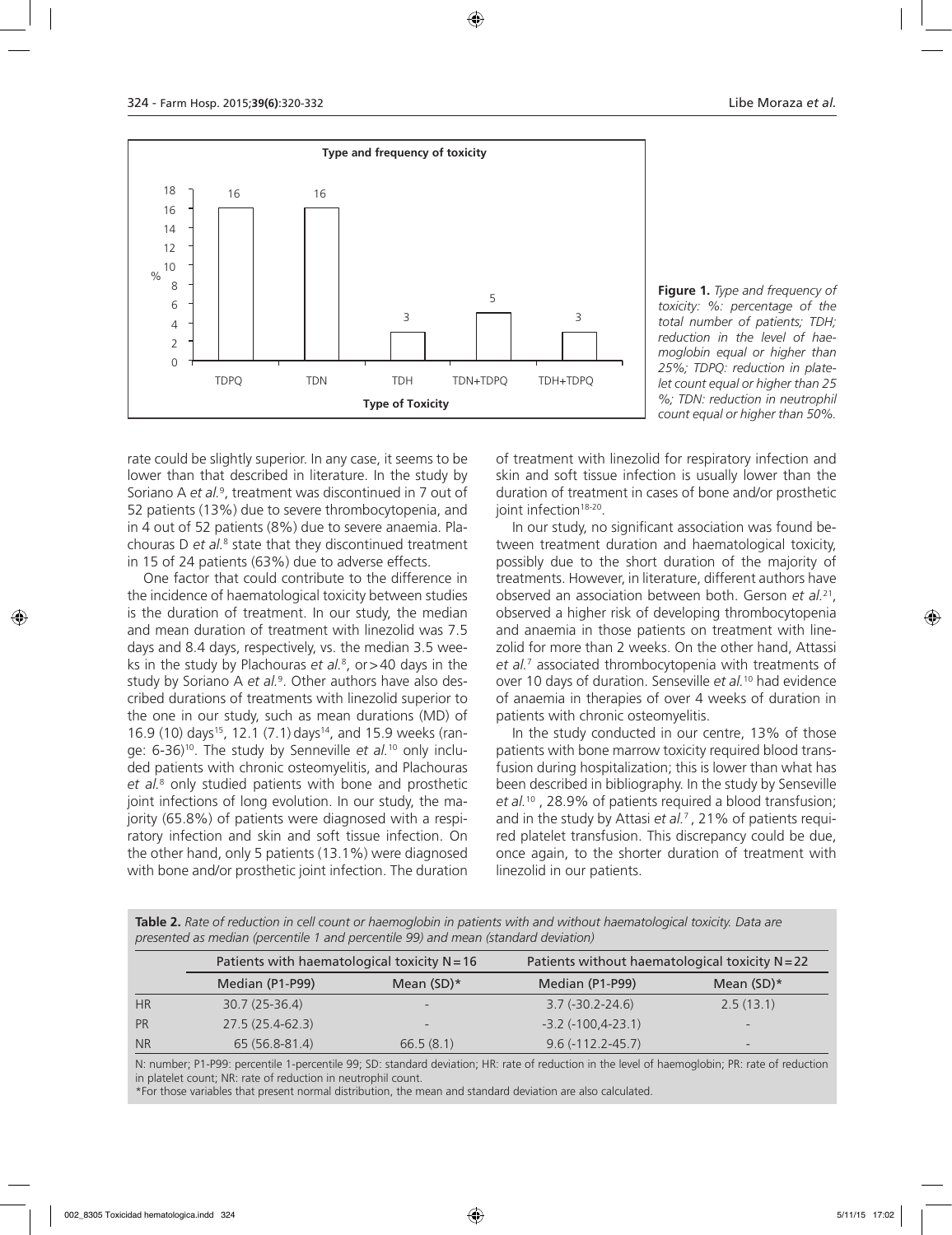|                      |                                |                 | Table 3. Comparison of the rate of reduction in cell count or haemoglobin in patients with and without renal failure and with or withour pyridoxine. Data are presented as<br>median (percentile 1 and percentile 99) and mean (standard deviation)                                                                                                                                        |                 |                                            |                 |                                |                 |                      |                 |                           |                 |
|----------------------|--------------------------------|-----------------|--------------------------------------------------------------------------------------------------------------------------------------------------------------------------------------------------------------------------------------------------------------------------------------------------------------------------------------------------------------------------------------------|-----------------|--------------------------------------------|-----------------|--------------------------------|-----------------|----------------------|-----------------|---------------------------|-----------------|
|                      |                                |                 | ה<br>ט                                                                                                                                                                                                                                                                                                                                                                                     |                 |                                            |                 | כי<br>כ                        |                 |                      |                 | Pyridoxine                |                 |
|                      | $CrCl < 50$ ml/min<br>$N = 12$ |                 | $CrCl > 50$ ml/min<br>$N = 26$                                                                                                                                                                                                                                                                                                                                                             |                 | $CrCl < 30$ ml/min<br>$N = 3$              |                 | $CrCl > 30$ ml/min<br>$N = 35$ |                 | $N = 23$<br>YES      |                 | $N = 15$<br>$\frac{0}{2}$ |                 |
|                      | $(P1-P99)$<br>Median           | Mean<br>$(SD)*$ | $(P1 - P99)$<br>Median                                                                                                                                                                                                                                                                                                                                                                     | Mean<br>$(SD)*$ | $(P1-P99)$<br>Median                       | Mean<br>$(SD)*$ | $(P1 - P99)$<br>Median         | Mean<br>$(SD)*$ | $(P1-P99)$<br>Median | Mean<br>$(SD)*$ | $(P1 - P99)$<br>Median    | Mean<br>$(SD)*$ |
|                      | $\overline{51}$                |                 | 4.4                                                                                                                                                                                                                                                                                                                                                                                        | σ<br>√<br>4     | 24.6                                       |                 | o.ic                           | 38              |                      | 4.7             | o.ic                      | 2.9             |
| $\frac{\alpha}{\pi}$ | $(-28.9 - 25)$                 |                 | $(17.3)$ $(-30.2 -36.4)$                                                                                                                                                                                                                                                                                                                                                                   | (12.9)          | $(-28.9 - 25)$                             |                 | $(-30.2 - 36.4)$               | (12.8)          | $(-30.2 - 36.4)$     |                 | $(17.2)$ $(-13.2 -16.5)$  | (8.4)           |
|                      |                                |                 | $P = 0.925$                                                                                                                                                                                                                                                                                                                                                                                |                 |                                            |                 | $P = 0.372$                    |                 |                      |                 | $P = 0.429$               |                 |
|                      | $-11.8$                        | $-13.3$         | 12.9                                                                                                                                                                                                                                                                                                                                                                                       |                 | $\frac{8}{1}$                              | 2.2             | $-0.2$                         |                 | $-0.2$               | -2.5            | 0.4                       | 6.4             |
| Æ                    | $(-68.4 - 23.1)$               |                 | $(23.3)$ $(-100.4 - 62.3)$                                                                                                                                                                                                                                                                                                                                                                 |                 | $(-18.3 - 23.1)$                           |                 | $(20.7)$ $(-100.4 - 62.3)$     |                 | $(-100.4 - 62.3)$    | (35.5)          | $(-19.2 - 57.7)$          | (20.1)          |
|                      |                                |                 | $P = 0.018$                                                                                                                                                                                                                                                                                                                                                                                |                 |                                            |                 | $P = 0.978$                    |                 |                      |                 | $P = 0.622$               |                 |
|                      | 20.3                           | $-2.1$          |                                                                                                                                                                                                                                                                                                                                                                                            | 3<br>16.        | $\frac{1}{2}$                              | $-2.1$          | 23.2                           |                 | 23.2                 | 2.5             | 20.7                      | 22.6            |
|                      | NR (-112.2-71.3)               |                 | $(68.7)$ $(-59.2 - 81.4)$                                                                                                                                                                                                                                                                                                                                                                  | (37.6)          | $(-62.1 - 56.8)$                           |                 | $(59.5)$ $(-112.2 - 81.4)$     |                 | $(-112.2 - 72.0)$    |                 | $(54.1)$ $(-51.4 - 81.4)$ | (39.6)          |
|                      |                                |                 | $P = 0.777$                                                                                                                                                                                                                                                                                                                                                                                |                 |                                            |                 | $P = 0.607$                    |                 |                      |                 | $P = 0.362$               |                 |
|                      |                                |                 | CrCl: creatinine clearance estimated through the Cockcroft-Gault Equation; P1-P99: percentile 1-percentile 99; SD: standard deviation; HR: rate of reduction in the level of haemoglobin; PR: rate of<br>reduction in platelet count; NR: rate of reduction in neutrophil count. N = number of patients; P: probability<br>*For those variables that present normal distribution, the mean |                 | and standard deviation are also calculated |                 |                                |                 |                      |                 |                           |                 |

Regarding the influence of renal function in the development of haematological toxicity, no significant connection between them was observed in our study, except for the fact that patients with RF did present a significantly higher reduction in platelets. In this regard, it is worth pointing out that in patients with normal renal function or mild to moderate renal failure, linezolid is mostly excreted in urine as hydroxyethylglycine (40%), unaltered drug (30%), and aminoethoxy acetic acid (10%). Extra-renal clearance represents approximately 65% of the total clearance for linezolid1,2. Therefore, initially, these patients should not present a clinically significant higher exposure to linezolid, or develop haematological toxicity with higher frequency.

There is little evidence about the connection between renal function and linezolid pharmacokinetics. However, certain authors such as Soriano *et al.*9 have reached the conclusion that the risk of toxicity caused by the drug is superior in those patients with renal failure. Sasaki *et al.*12 concluded that dosing adjustment should be considered for those patients with CrCl<30 mL/min and associated liver cirrhosis. In agreement with our results, Lin *et al.*15 observed a higher incidence of thrombocytopenia in those patients with renal failure. They observed a higher incidence of thrombocytopenia in patients with prolonged treatments for over 2 weeks and renal failure; they have also identified the previous administration of vancomycin as a risk factor.

Regarding the use of pyridoxine with the aim to prevent linezolid-induced haematological toxicity, no protective effect was observed in this study. The use of pyridoxine with this objective is currently a widespread practice. However, the evidence available does not provide conclusive data supporting any benefit in its administration. Youssef *et al.*11 observed that the administration of pyridoxine at a 50mg daily dose could have some impact on the prevention of linezolid-induced anaemia, but not in terms of thrombocytopenia or leukopenia. On the contrary, Plachouras *et al.*<sup>8</sup> and Soriano *et al.*<sup>9</sup> , did not find any significant differences in the prevention of linezolid-induced myelosuppression, when said vitamin was added on to treatment. Therefore, it seems necessary to conduct more studies with larger sample sizes in order to evaluate adequately its potential impact.

This study presents the advantage of reflecting the usual clinical practice in many hospitals; however, it also has some limitations. Its main limitations are the reduced sample size and its retrospective nature. Therefore, the results obtained should be confirmed through prospective studies on a larger number of patients. On the other hand, the mean duration of treatment has been lower than that described in literature, and this fact could have influenced the outcomes.

In conclusion, there is a high incidence, of around 42%, of haematological toxicity in patients treated with linezolid in clinical practice, in some cases with severe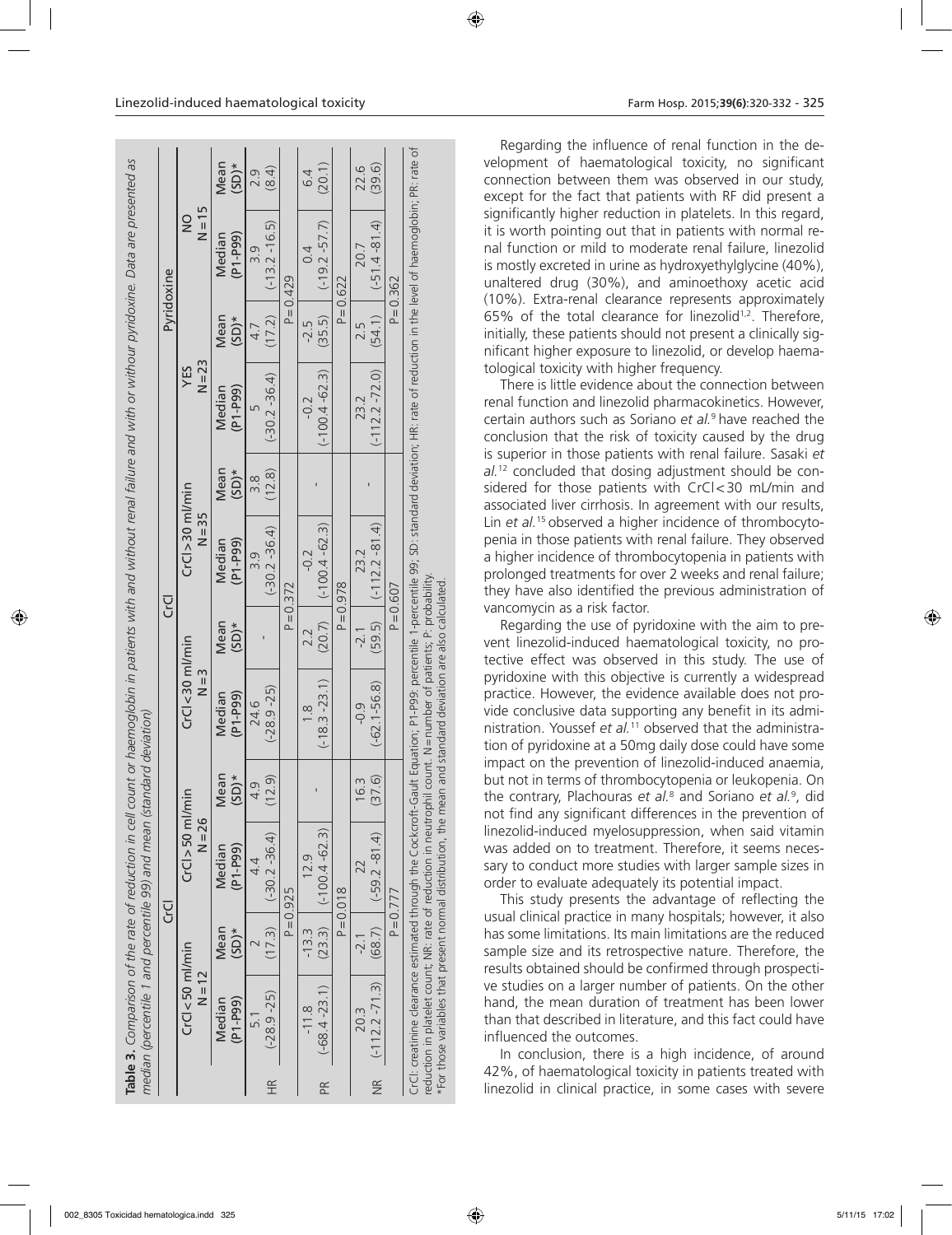consequences, which can lead to treatment interruption. Therefore, it is particularly relevant to conduct a monitoring of haematological parameters both at treatment initiation and during the course of treatment with linezolid. The impact of renal failure on its development is not clear, and should be confirmed through studies of a larger scale. The use of pyridoxine for its prevention is not clear either, and haematological monitoring is necessary regardless of its use.

### **Bibliography**

- 1. Ficha técnica de Zyvoxid® (linezolid) 2 mg/ml solución para perfusión. [Acceso Junio 2014]. Disponible en: http://www.aemps.gob. es/cima/pdfs/es/ft/64106/FT\_64106.pdf.
- 2. Ficha técnica de Zyvoxid® (linezolid) 600 mg comprimidos recubiertos con película y ficha técnica de Zyvoxid 100 mg/5 ml granulado para suspensión oral. [Acceso Junio 2014]. Disponible en: http://www.aemps.gob.es/cima/pdfs/es/ft/64109/FT\_64109.pdf.
- 3. Johns Hopkins Antibiotic Guide [Base de datos en Internet] [Acceso Junio 2014]. Disponible en: http://www.hopkinsguides.com.
- 4. Micromedex® 2.0 [Base de datos en Internet] [Acceso Junio 2014]. Disponible en: http://www.micromedexsolutions.com.
- 5. Guía Sandford [Acceso Junio 2014]. Disponible en: http://webedition.sanfordguide.com.
- 6. Guía LexiComp [Base de datos en Internet] [Acceso junio 2014]. Disponible en: http://online.lexi.com/crlsql/servlet/crlonline.
- 7. Attassi K, Hershberger E, Alam R, Zervos MJ. Thrombocytopenia associated with linezolid therapy. Clin Infect Dis. 2002; 34:695– 698.
- 8. Plachouras D, Giannitsioti E, Athanassia S, Kontopidou F, Papadopoulos A, Kanellakopoulou K, et al. No effects of pyridoxine on the incidence of myelosuppression during prolonged linezolid treatment. Clin Infect Dis. 2006; 43(9): 89-91
- 9. Soriano A, Ortega M, García S, Peñarroja G, Bové A, Marcos M, et al. Comparative study of the effects of Pyridoxine, Rifampin, and renal function on hematological adverse events induced by Linezolid. Antimicrob Agents Chemother. 2007; 51(7):2559-63.
- 10. Senneville E, Legout L, Valette M, Yazdanpanah Y, Giraud F, Beltrand E, et al. Risk factors for anaemia in patients on prolonged linezolid therapy for chronic osteomyelitis: a case–control study. J Antimicrob Chemother. 2004; 54: 798–802.
- 11. Youssef S, Hachem R, Chemaly RF, Adachi J, Ying J, Rolston K, et al. The role of vitamin B6 in the prevention of haematological toxic

effects of linezolid in patients with cancer. J Antimicrob Chemother. 2008; 61(2):421-4.

- 12. Sasaki T, Takane H, Ogawa K, Isagawa S, Hirota T, Higuchi S, et al. Population Pharmacokinetic and Pharmacodynamic Analysis of Linezolid and a Hematologic Side Effect, Thrombocytopenia, in Japanese Patients. Antimicrob Agents Chemother. 2011; 55(5):1867-73.
- 13. Matsumoto K, Takeda Y, Takeshita A, Fukunaga N, Shigemi A, Yaji K, et al. Renal function as a predictor of linezolid-induced thrombocytopenia. Int J Antimicrob Agents. 2009; 33:98-99.
- 14. Matsumoto K, Takeshita A, Ikawa K, Shigemi A, Yaji K, Shimodozono Y, et al. Higher linezolid exposure and higher frequency of thrombocytopenia in patients with renal dysfunction. Int J Antimicrobial Agents. 2010; 36(2):179-81.
- 15. Lin YH, Wu VC, Tsai IJ, Ho YL, Hwang JJ, Tsau YK, et al. High frequency of linezolid-associated thrombocytopenia among patients with renal insufficiency. Int J Antimicrob Agents. 2006; 28:345– 351.
- 16. U.S. Department of Health and human services. National Institutes of Health. National Cancer Institute. Common Terminology Criteria for Adverse Events (CTCAE). Version 4.0. 2009 (v4.03: June 14, 2010). Disponible en: http://evs.nci.nih.gov/ftp1/CTCAE/CT-CAE\_4.03\_2010-06-14\_QuickReference\_5x7.pdf
- 17. Garazzino S, De Rosa FG, Bargiacchi O, Audagnotto S, Maiello A, Di Perri G. Haematological safety of long-term therapy with linezolid. Int J Antimicrob Agents. 2007; 29 (4): 480-3.
- 18. Infectious Diseases Society of America. Practice Guidelines for the Diagnosis and Management of Skin and Soft Tissue Infections: 2014 Update by the Infectious Diseases Society of America. Clinical Infectious Diseases Advance Access published June 18, 2014. Disponible en: http://cid.oxfordjournals.org/content/early/2014/06/14/cid.ciu296.full.pdf+html
- 19. Infectious Diseases Society of America. Diagnosis and Management of Prosthetic Joint Infection: Clinical Practice Guidelines by the Infectious Diseases Society of America. Clinical Infectious Diseases Advance Access published December 6, 2012. Disponible en: http://cid.oxfordjournals.org/content/early/2012/11/29/cid. cis803.full.pdf+html
- 20. American Thoracic Society and the Infectious Diseases Society of America. Guidelines for the Management of Adults with Hospital-acquired, Ventilator-associated, and Healthcare-associated Pneumonia. Am J Respir Crit Care Med. 2005; 171 (4): 388–416. Disponible en: http://www.idsociety.org/uploadedFiles/IDSA/Guidelines-Patient\_Care/PDF\_Library/HAP.pdf
- 21. Gerson SL, Kaplan SL, Bruss JB, Le V, Arellano FM, Hafkin B, et al. Hematologic effects of linezolid: summary of clinical experience. Antimicrob Agents Chemother. 2002; 46:2723–2726.

### **Introducción**

Linezolid es un agente antibacteriano sintético perteneciente al grupo de las oxazolidinonas<sup>1-6</sup>. Es un antibiótico de amplio espectro que posee actividad frente a bacterias aeróbicas grampositivas y microorganismos anaerobios<sup>1-6</sup>. Presenta actividad bacteriostática contra enterococos y estafilococos, y bactericida contra la mayoría de las cepas de estreptococos<sup>6</sup>.

Las indicaciones aprobadas por la Agencia Española de Medicamentos y Productos Sanitarios son neumonía nosocomial, neumonía adquirida en la comunidad e infección de piel y tejidos blandos $1-6$ .

En lo que respecta a su perfil de seguridad, la principal reacción adversa consiste en la toxicidad hematológica<sup>1-6</sup>. Están especialmente descritas la trombocitopenia, con una incidencia entre el 32%<sup>7</sup> y el 45,8%<sup>8</sup>, y la anemia, con una incidencia de un 25%<sup>8</sup>. En algunos pacientes estos eventos han llevado a la suspensión del tratamiento<sup>8-9</sup>. En otras ocasiones, los efectos adversos han llevado a la necesidad de transfusión<sup>7,10</sup>.

En la práctica clínica se encuentra extendida la administración simultánea de piridoxina para la prevención de la toxicidad hematológica. Sin embargo, existen datos contradictorios sobre su eficacia y se desconoce el mecanismo exacto por el cual se podría explicar este efecto<sup>8,9,11</sup>.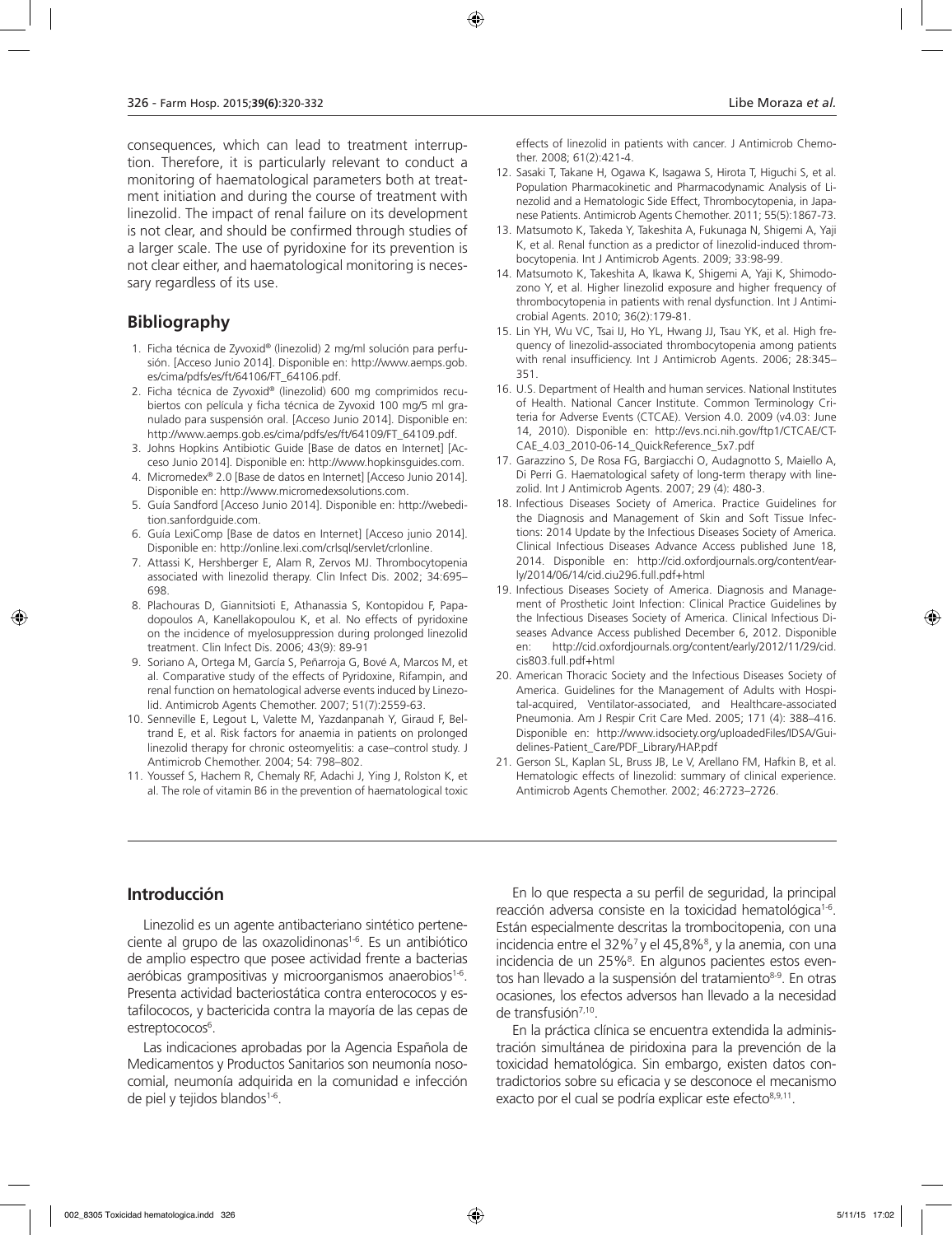Por otra parte, se ha observado una mayor probabilidad de desarrollar toxicidad hematológica en aquellos pacientes que presentan deterioro de la función renal9,12-15.

Ante esta variabilidad en la información publicada, el objetivo principal de este estudio es determinar la incidencia de toxicidad hematológica en los pacientes tratados con linezolid en un hospital universitario. Como objetivos secundarios, además, se pretende analizar el posible efecto protector de la administración de piridoxina y la posible influencia de la función renal en el desarrollo de la toxicidad hematológica.

# **Métodos**

Se diseñó un estudio observacional de tipo retrospectivo. El estudio fue aprobado por el Comité de Ética autonómico y recibió la autorización y clasificación de la Agencia Española de Medicamentos y Productos Sanitarios.

Se incluyeron aquellos pacientes ingresados en un hospital universitario que recibieron tratamiento con linezolid por vía intravenosa u oral en un periodo de 6 meses.

Para el cálculo del tamaño muestral se tomó como referencia el estudio de Plachouras *et al.*<sup>8</sup> , donde se observó una incidencia de trombocitopenia de un 45,8%. Tomando un margen de error, para el intervalo de confianza del 95%, de±17%, serían necesarios 33 pacientes. Se estimó que en 6 meses se reclutaría este número de pacientes.

Para evaluar la toxicidad hematológica se recogió la analítica correspondiente al primer y último día del tratamiento con linezolid. En caso de no disponer de la analítica correspondiente a las fechas mencionadas, se tomó como referencia la analítica del día anterior o posterior a la misma. Los pacientes que no disponían de analítica correspondiente al inicio y al final del tratamiento con linezolid fueron excluidos.

Se recogieron las siguientes variables de las historias clínicas de los pacientes incluidas en el sistema de información del centro:

- a. Variables recogidas al inicio del tratamiento con linezolid:
	- − Demográficas: sexo, edad, peso, talla, superficie corporal (SC), índice de masa corporal (IMC).
	- − Clínicas: diagnóstico oncológico (si/no), administración o no de quimioterapia en los últimos 6 meses, administración o no de tratamiento inmunosupresor, creatinina, aclaramiento de creatinina estimado mediante la fórmula de Cockcroft y Gault (ClCr), Urea, proteína C reactiva, procalcitonina.
- b. Variables recogidas respecto al tratamiento con linezolid y piridoxina:
	- − Indicación de uso del linezolid, dosis de linezolid, intervalo posológico de linezolid, vía de administra-

ción de linezolid, dosis de piridoxina, vía de administración de piridoxina.

c. Variables analíticas recogidas al inicio y final del tratamiento con linezolid para evaluar la toxicidad hematológica: Hematíes, hemoglobina, hematocrito, leucocitos, neutrófilos, linfocitos, monocitos, plaquetas.

d. Otras variables: Transfusiones sanguíneas

La base de datos utilizada para el análisis fue anonimizada.

Se clasificó el grado de anemia, plaquetopenia y neutropenia siguiendo la clasificación de la versión 4.0 de la Common Terminology Criteria for Adverse Events (CT-CAE)16 y según la analítica correspondiente al último día de tratamiento con linezolid.

En cada paciente, se calculó el porcentaje de disminución, entre el inicio y el fin de tratamiento con linezolid, en el nivel de hemoglobina (DH), en el recuento de plaquetas (DPQ) y en el recuento de neutrófilos (DN).

Se consideró toxicidad hematológica una DH mayor o igual a un 25% (TDH)17, una DPQ mayor o igual a un 25 % (TDPQ)<sup>9,11,17</sup> y/o una DN mayor o igual a un 50%  $(TDN)^{11}$ .

Se consideró insuficiencia renal un ClCr inferior a 50 mL/min (IR). También se evaluó la influencia de un ClCr menor a 30 mL/min.

Se compararon los valores de DH, DPQ y DN entre los pacientes con y sin tratamiento simultáneo con piridoxina, entre los pacientes con y sin IR y entre los pacientes con ClCr mayor o menor a 30 mL/min mediante el test de U Mann-Whitney. Se analizó la diferencia en la incidencia en toxicidad hematológica entre estos grupos de pacientes mediante Chi-Cuadrado. Adicionalmente se estudió la relación entre el ClCr, o la duración del tratamiento con linezolid, y DH, DPQ y DN mediante regresión lineal. Además se estudió el coeficiente de correlación de Spearman de la relación entre ClCr y DH, DPQ y DN. La normalidad de las variables se estudió mediante el test de Shapiro-Wilk. El análisis estadístico se llevó a cabo mediante el programa STATA 12.

# **Resultados**

Se incluyeron un total de 38 pacientes en el estudio. En la tabla 1 se muestran las características demográficas, clínicas y analíticas de los pacientes incluidos en el estudio, así como las características de sus tratamientos con linezolid y piridoxina. Se excluyeron 7 pacientes, ya que no se disponía de la analítica para evaluar la toxicidad hematológica.

Todos los pacientes incluidos en el estudio recibieron linezolid a dosis de 600 mg cada 12 horas, por vía oral o intravenosa. El 60,5 % de los pacientes, 23 pacientes, recibieron además piridoxina durante la duración del tratamiento con linezolid, a dosis de 300 mg al día por vía oral o intravenosa, excepto un paciente que recibió 600 mg al día. El uso de piridoxina no estaba pro-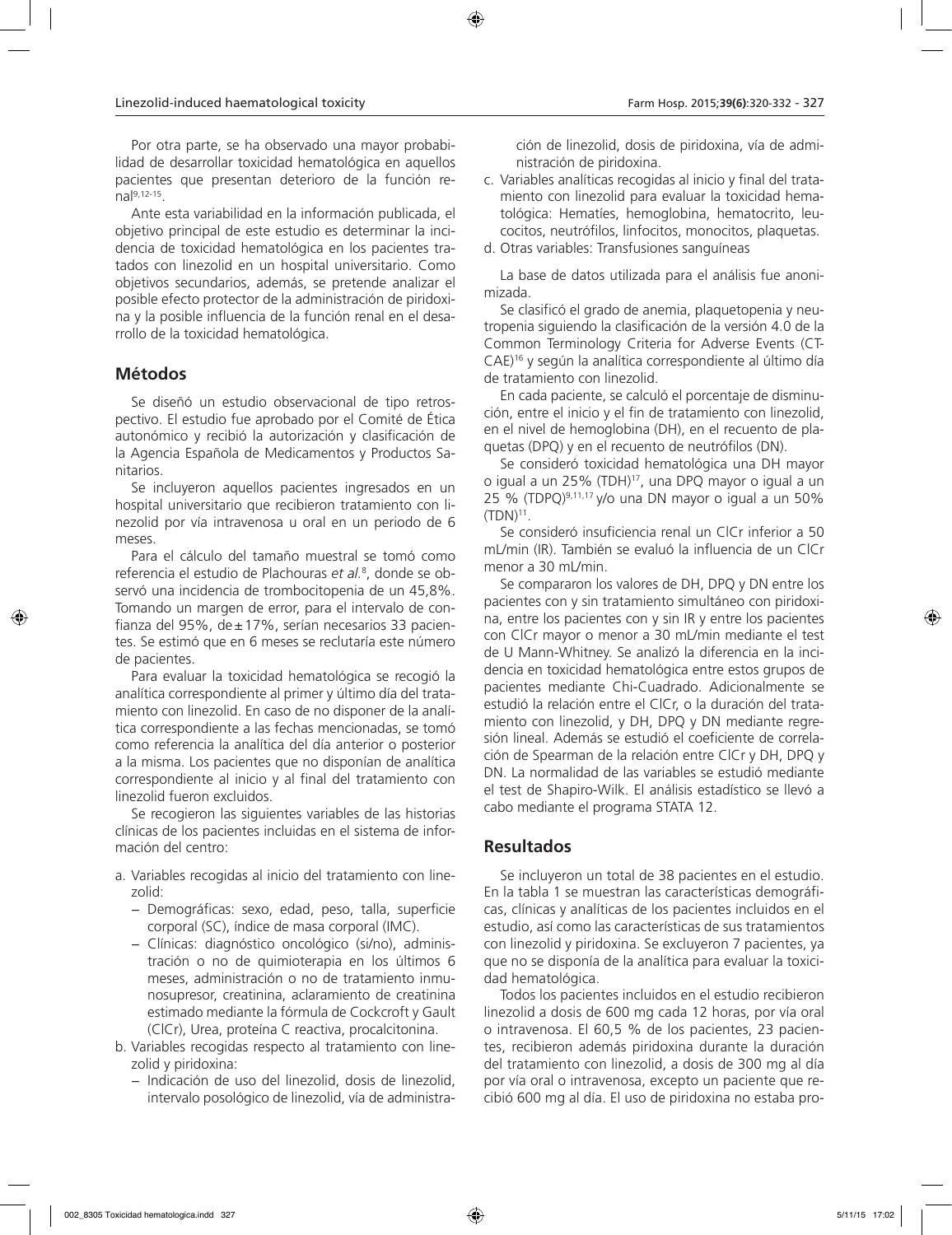| Tabla 1. Características de los 38 pacientes incluidos en el estudio |                     |             |
|----------------------------------------------------------------------|---------------------|-------------|
| Variable                                                             | Número de pacientes | Porcentaje  |
| Hombres                                                              | 27                  | 71,0        |
| Diagnóstico oncológico                                               | 10                  | 26,3        |
| Han recibido quimioterapia en los últimos 6 meses                    | 5                   | 13,2        |
| Trasplantados de órgano sólido con tratamiento inmunosupresor        | 5                   | 13,2        |
|                                                                      | Mediana (P1-P99)    | Media (DE)* |
| Edad (años)                                                          | 73 (23-91)          |             |
| Peso (Kg)                                                            | 68,5 (41,3-103)     | 69,7 (14,8) |
| Talla (cm)                                                           | 168,5 (148-185)     | 167,3(9,9)  |
| SC(m <sup>2</sup> )                                                  | $1,8(1,4-2,2)$      | 1,8(0,2)    |
| IMC (Kg/m <sup>2</sup> )                                             | 24 (14,6-44,6)      |             |
| Indicaciones                                                         | Número de pacientes | Porcentaje  |
| Infección respiratoria                                               | 15                  | 39,5        |
| Infección de piel y tejidos blandos                                  | 10                  | 26,3        |
| Infección de hueso y/o prótesis articular                            | 5                   | 13,1        |
| Sepsis                                                               | 2                   | 5,3         |
| Foco desconocido                                                     | 2                   | 5,3         |
| Bacteriemia                                                          | $\overline{2}$      | 5,3         |
| Otros                                                                | $\overline{2}$      | 5,3         |
| Analítica (valores basales, al inicio del tratamiento)               | Mediana (P1-P99)    | Media (DE)* |
| Creatinina (mg/dL)                                                   | $0,9(0,4-3,7)$      |             |
| CICr (mL/min)                                                        | 66,1 (18,9-191)     |             |
| Urea (mg/dL)**                                                       | $0,45(0,2-1,62)$    |             |
| Hematies (10E12/L)                                                   | $3,4(2,3-5)$        | 3,5(0,6)    |
| Hemoglobina (g/dL)                                                   | $10,2(7,6-14,3)$    | 10,3(1,7)   |
| Hematocrito (%)                                                      | $31,6(23,1-42,9)$   | 31,5(5,4)   |
| Leucocitos (10E9/L)                                                  | $8,8(2,5-22,1)$     |             |
| Neutrófilos (10E9/L)                                                 | $6,7(1,46-21,1)$    |             |
| Linfocitos (10E9/L)                                                  | 12,2 (0,8-33,4)     |             |
| Monocitos (10E9/L)                                                   | $8,3(3-15,5)$       | 8,8(2,8)    |
| Plaquetas (10E9/L)                                                   | 269 (75-698)        |             |
| Proteina C reactiva (mg/dL)**                                        | 7,6 (0,4-36)        |             |
| Procalcitonina (ng/mL)**                                             | 0,62 (0,05-173,5)   |             |
| Tratamiento                                                          | Número de pacientes | Porcentaje  |
| Linezolid                                                            | 38                  | 100         |
| $- OR$                                                               | 14                  | 36,8        |
| - $\mathsf{IV}$                                                      | 15                  | 39,5        |
| - IV y OR                                                            | 9                   | 23,7        |
| - 600 mg cada 12 horas                                               | 38                  | 100         |
| Piridoxina                                                           | 23                  | 60,5        |
| $- OR$                                                               | 17                  | 44,7        |
| - $\mathsf{IV}$                                                      | 4                   | 10,5        |
| - IV y OR                                                            | $\overline{2}$      | 5,3         |
| - 300 mg cada 24 horas                                               | 22                  | 57,9        |
| - 600 mg cada 24 horas                                               | $\mathbf{1}$        | 2,6         |

P1-P99: percentil1-percentil99; DE: desviación estándar; SC: superficie corporal; IMC: índice de masa corporal; ClCr: aclaramiento de creatinina estimado mediante la fórmula de Crockoft y Gault; OR: vía de administración oral; IV: vía de administración intravenosa. \*En las variables que presentan distribución normal, se calcula además la media y desviación estándar. \*\*Sólo se dispone del dato de urea de 33 pacientes, PCR de 35 pacientes y Procalcitonina de 18.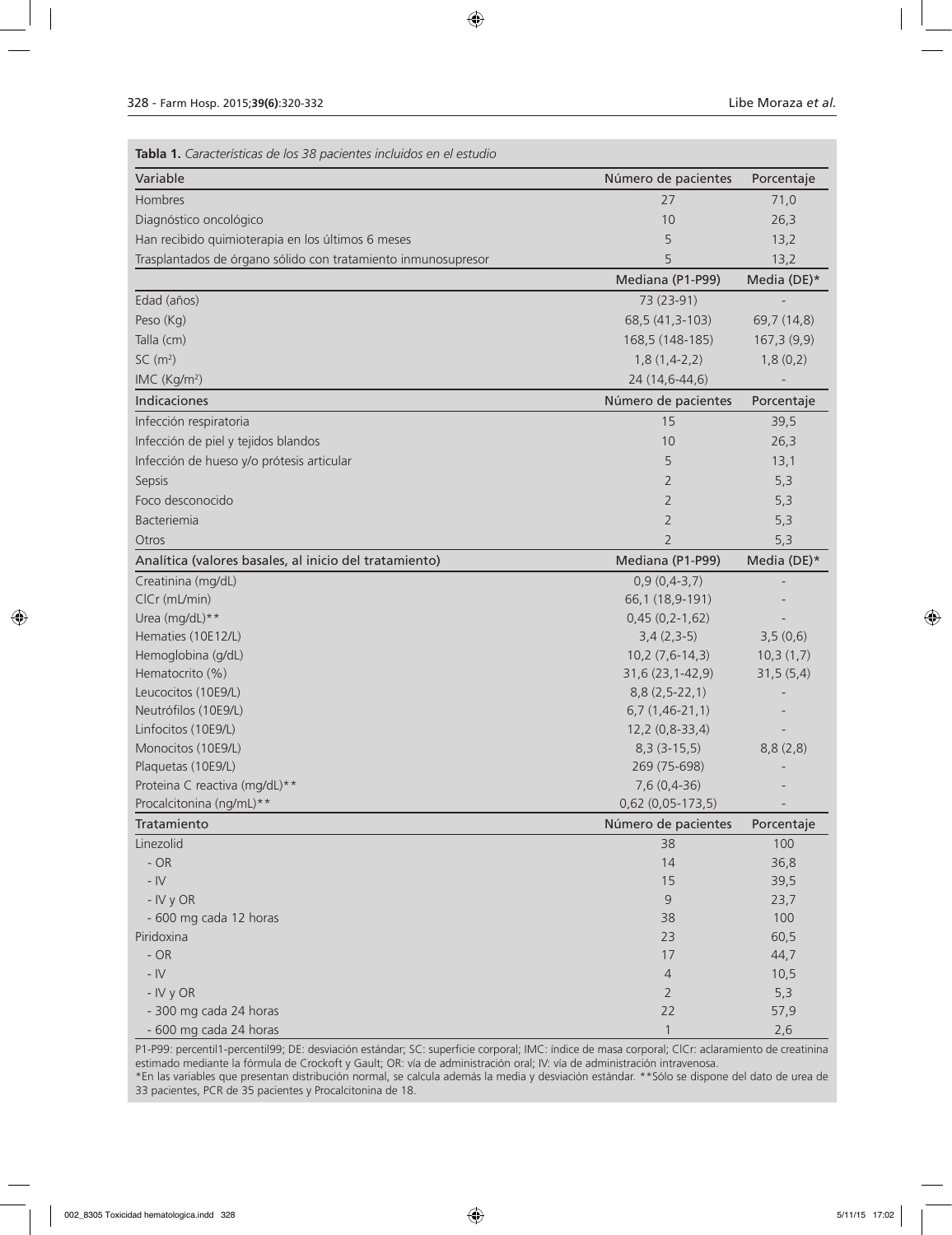tocolizado y fue mayor cuando se publicaron estudios favorables a su uso. La mediana (Percentil 1-Percentil 99) y la media (desviación estándar (DE)) de la duración de la terapia con linezolid en nuestra población fue de 7,5 (1-46) y 8,4 (7,4) días, respectivamente.

Respecto a las indicaciones del tratamiento con linezolid, 15 pacientes (39,5%) fueron diagnosticados de infección respiratoria y 10 pacientes (26,3%) de infección de piel y tejidos blandos. Entre estos últimos, la mayoría presentaban celulitis y/o úlcera o infección de herida quirúrgica abdominal. El resto de los pacientes incluidos en el estudio, 13 pacientes, presentaban infección de hueso y/o prótesis articular (5 pacientes), sepsis, bacteriemia o infección de origen desconocido.

Un total de 16 pacientes, el 42% de los incluidos en el estudio, presentó toxicidad hematológica. El 5% del total de pacientes, 2 pacientes, tuvo toxicidad por diminución en el valor de hemoglobina, el 24%, 9 pacientes, por diminución en las plaquetas y el 21%, 8 pacientes, por disminución de los neutrófilos. En la figura 1 se muestran el tipo y frecuencia de toxicidad observada, teniendo en cuenta que algunos pacientes presentaron más de un tipo de toxicidad. De los pacientes con diagnóstico oncológico, 4 (40 %) presentaron toxicidad hematológica. En la tabla 2 se muestra el porcentaje de reducción en la hemoglobina, plaquetas y neutrófilos en los pacientes que presentaron toxicidad hematológica y en los que no la presentaron.

Entre los pacientes que al finalizar el tratamiento con linezolid presentaron un empeoramiento de los parámetros hematológicos respecto al inicio de tratamiento, 6 pacientes (16%) presentaron anemia grado II y 3 pacientes (8%) anemia grado III. Un paciente presentó neutropenia grado I, otro plaquetopenia grado I y otro plaquetopenia grado III.

En 2 (5%) pacientes se suspendió el tratamiento debido a plaquetopenia y cinco pacientes (13,2%) requi-

rieron transfusión sanguínea durante el ingreso hospitalario.

No se observaron diferencias estadísticamente significativas en la incidencia de toxicidad hematológica global entre los pacientes con y sin insuficiencia renal 42% vs 42%, p=0,970, ni entre los pacientes con ClCr menor o mayor de 30 mL/min, 67% frente a 40%,  $p = 0,369$ .

El análisis de la relación entre el ClCr y el porcentaje de reducción de hemoglobina, plaquetas y neutrófilos se realizó mediante regresión lineal y no mostró significación estadística para ninguna de las relaciones  $(R^2=0.0187, p=0.4131; R^2=0.0018, p=0.7982$ y  $R^2 = 0.0168$ ,  $p = 0.4374$ , respectivamente). Tampoco fue significativa la correlación entre las variables citadas en el test de correlación de Spearman (p=0,7771,  $p=0,4692$  y  $p=0,9449$ , respectivamente).

Sin embargo, sí se encontraron diferencias estadísticamente significativas en el porcentaje de reducción del recuento de plaquetas entre los pacientes con fallo renal y sin éste (p=0,0185). Este resultado no se repitió con los pacientes con ClCr inferior a 30 mL/min (p=0,9784), como se muestra en la tabla 3, pero esto puede ser debido a que sólo 3 pacientes presentaban un ClCr menor de 30 ml/min.

En cuanto a la influencia de la piridoxina, no se observaron diferencias significativas en la incidencia de toxicidad hematológica entre los pacientes que recibieron piridoxina y entre los que no la recibieron (48% frente a  $33\%$ ,  $p=0,376$ ), ni tampoco se encontraron diferencias en el porcentaje de disminución de hemoglobina, neutrófilos o plaquetas entre estos dos grupos de pacientes (Tabla 3).

Cuando se estudió la relación entre la duración del tratamiento con linezolid y la disminución en el nivel de hemoglobina y en el recuento de plaquetas y neutrófilos, ésta no fue estadísticamente significati-



**Figura 1.** *Tipo y frecuencia de toxicidad: %: porcentaje del total de pacientes; TDH: disminución en el nivel de hemoglobina mayor o igual a un 25%; TDPQ: disminución en el recuento de plaquetas mayor o igual a un 25 %; TDN: disminución en el recuento de neutrófilos mayor o igual a un 50%.*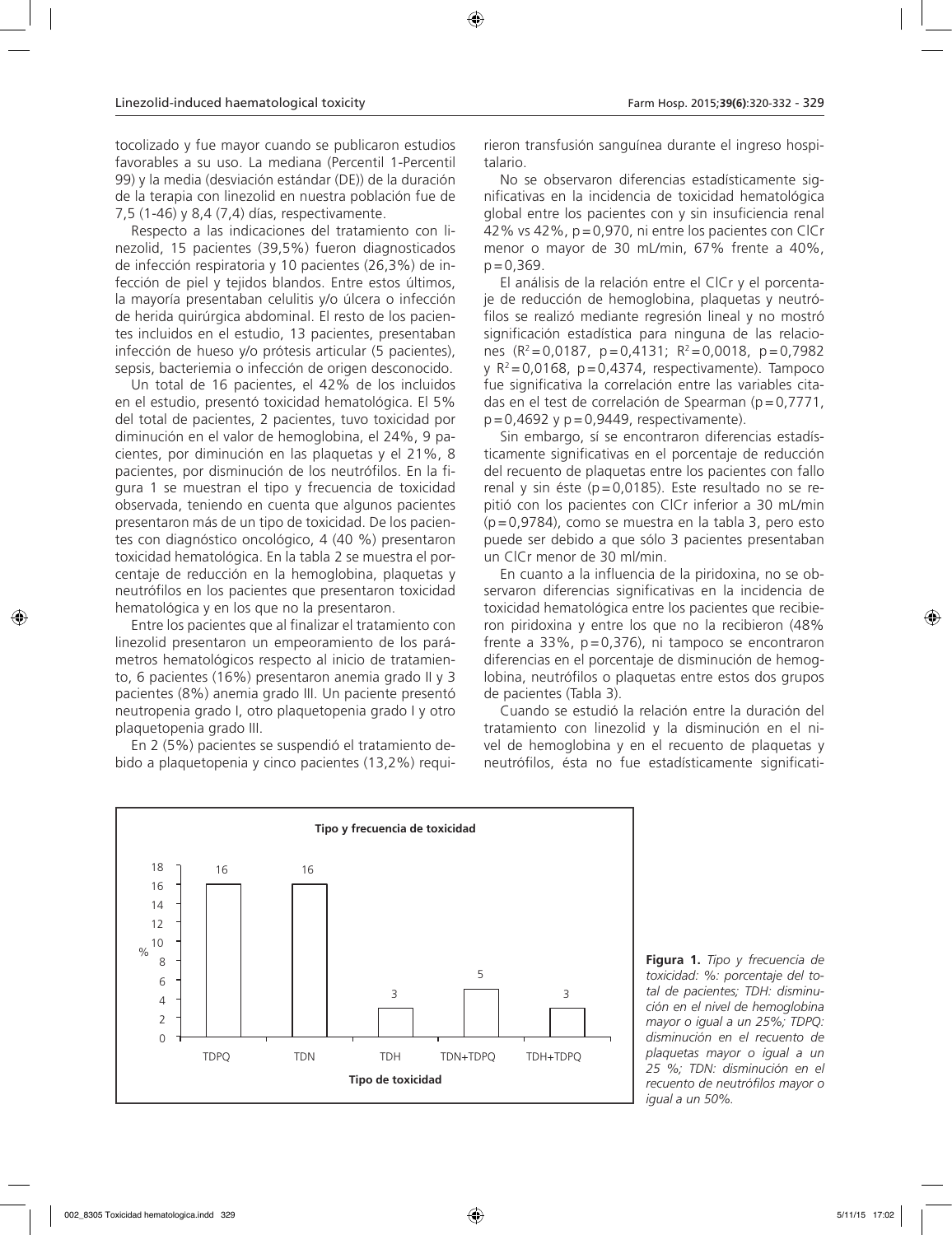|            | Pacientes con toxicidad hematológica N= 16 |                | Pacientes sin toxicidad hematológica N=22 |                |
|------------|--------------------------------------------|----------------|-------------------------------------------|----------------|
|            | Mediana (P1-P99)                           | Media (DE) $*$ | Mediana (P1-P99)                          | Media (DE) $*$ |
| DH         | $30,7(25-36,4)$                            |                | $3,7(-30,2-24,6)$                         | 2,5(13,1)      |
| <b>DPQ</b> | $27,5(25,4-62,3)$                          |                | $-3,2(-100,4-23,1)$                       |                |
| DN         | 65 (56,8-81,4)                             | 66,5(8,1)      | $9,6(-112,2-45,7)$                        |                |

**Tabla 2.** *Porcentaje de reducción en el recuento celular o en la hemoglobina en los pacientes con y sin toxicidad hematológica. Los datos se presentan como mediana (percentil 1 y percentil 99) y media (desviación estándar)*

N: número; P1-P99: percentil1-percentil99; DE: desviación estándar; DH: porcentaje de disminución en el nivel de hemoglobina; DPQ: porcentaje de disminución en el recuento de plaquetas; DN: porcentaje de disminución en el recuento de neutrófilos. \*En las variables que presentan distribución normal, se calcula además la media y desviación estándar.

va,  $R^2 = 0.0442$ ,  $p = 0.2053$ ,  $R^2 = 0.0031$   $p = 0.7381$  y  $R^2$  = 0,0012, p = 0,8366, respectivamente.

### **Discusión**

En este estudio, un 42% de los pacientes tratados con linezolid presentó algún tipo de toxicidad hematológica, con mayor incidencia de plaquetopenia (24%) y neutropenia (21%). La toxicidad hematológica por linezolid ha sido descrita en la literatura en diferentes estudios, en forma de trombocitopenia, en 11 de 24 pacientes (46%)<sup>8</sup> o en 6 de 19 (32%)<sup>7</sup> pacientes, y anemia, en 6 de 24 pacientes (25%)<sup>8</sup>. En nuestro caso, la incidencia de toxicidad parece algo inferior a la descrita, aunque los tamaños de muestra pequeños de todos los estudios hacen difícil la comparación de los resultados.

La toxicidad hematológica llevó a suspender el tratamiento en un 5% de los pacientes tratados. La causa de la suspensión del tratamiento no se conoce con seguridad en algunos pacientes, por lo que este porcentaje puede ser algo superior. En cualquier caso parece ser inferior a lo descrito en la literatura. En el estudio de Soriano A *et al.*<sup>9</sup> , se suspendió el tratamiento en 7 de 52 pacientes (13%) debido a trombocitopenia severa, y en 4 de 52 pacientes (8%) debido a anemia severa. Plachouras D et al.<sup>8</sup> indican que suspendieron el tratamiento en 15 de 24 pacientes (63%) debido a efectos adversos.

Un factor que puede contribuir a la diferencia en la incidencia de toxicidad hematológica entre estudios es la duración del tratamiento. En nuestro estudio la mediana y media de duración del tratamiento con linezolid fueron de 7,5 días y 8,4 días respectivamente; frente a la mediana de 3,5 semanas del estudio de Plachouras *et al.*<sup>8</sup> , o los más de 40 días del estudio de Soriano A *et al.*<sup>9</sup> . Otros autores también han descrito duraciones del tratamiento con linezolid superiores a la de nuestro estudio, como duraciones medias (DE) de 16,9 (10) días<sup>15</sup>, 12,1 (7,1) días<sup>14</sup>, y 15,9 semanas (rango: 6-36)<sup>10</sup>. En el estudio de Senneville *et al.*10 sólo se incluyeron pacientes con osteomielitis crónica y Plachouras *et al.*<sup>8</sup> sólo estudiaron pacientes con infección de hueso y prótesis articular de larga duración. En nuestro estudio, la

mayoría de pacientes, un 65,8%, fueron diagnosticados de infección respiratoria e infección de piel y tejidos blandos. En cambio, tan sólo 5 pacientes (13,1%) fueron diagnosticados de infección de hueso y/o prótesis articular. La duración del tratamiento con linezolid en infección respiratoria e infección de piel y tejidos blandos suele ser inferior a la duración del tratamiento en casos de infección de hueso y/o prótesis articular18-20.

En nuestro estudio no se encontró una asociación significativa entre la duración del tratamiento y la toxicidad hematológica, posiblemente debido a la corta duración de la mayoría de los tratamientos. Sin embargo, en la literatura, diferentes autores han observado asociación entre ambas. Gerson *et al.*21, observaron un mayor riesgo de desarrollar trombocitopenia y anemia en aquellos pacientes en tratamiento con linezolid durante más de 2 semanas. Por otro lado, Attassi *et al.*<sup>7</sup> , asociaron trombocitopenia en tratamientos de más de 10 días de duración. Senseville *et al.*10, evidenciaron anemia en terapias de más de 4 semanas de duración en pacientes con osteomielitis crónica.

En el estudio llevado a cabo en nuestro centro, el 13% de los pacientes con toxicidad medular requirió transfusión de sangre durante el ingreso hospitalario, que resulta inferior a lo descrito en la bibliografía. En el estudio de Senseville *et al.*10 el 28,9% de los pacientes requirió transfusión sanguínea y en el estudio de Attasi *et al.*7 un 21% requirió transfusión de plaquetas. Esta discrepancia, puede ser debida de nuevo a la duración más corta del tratamiento con linezolid en nuestros pacientes.

En relación a la influencia de la función renal en el desarrollo de toxicidad hematológica, en nuestro estudio no se observó una relación significativa entre ambos, a excepción de que los pacientes con IR sí que presentaron una reducción significativamente mayor de las plaquetas. A este respecto, conviene señalar que en pacientes con función renal normal o con insuficiencia renal leve o moderada, linezolid se excreta principalmente en orina como hidroxietilglicina (40%), fármaco inalterado (30%) y ácido aminoetoxiacético (10%). El aclaramiento extrarrenal constituye aproximadamente un 65% del aclaramiento total de linezolid<sup>1,2</sup>. Por tan-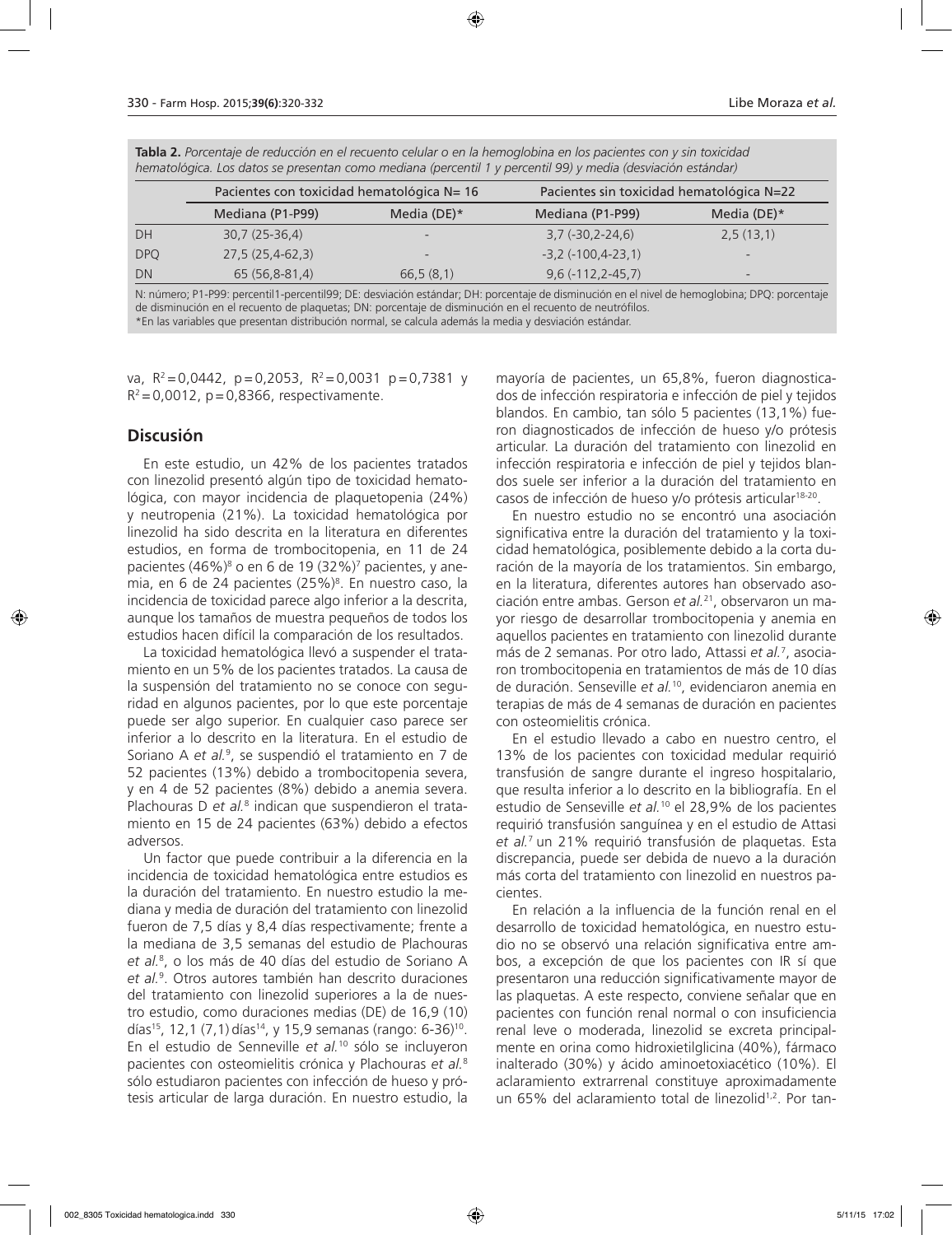|                           |                                   |                  | datos se presentan como mediana (percentil 1 y percentil 99) y media (desviación estándar)<br>Tabla 3. Comparación en el porcentaje de reducción en                                                                                                                                                                                                                                                                                             |                            |                                       |                  |                                |                  |                       |                  | el recuento celular o en la hemoglobina en los pacientes con y sin insuficiencia renal o con piridoxina o sin ella. Los |                  |
|---------------------------|-----------------------------------|------------------|-------------------------------------------------------------------------------------------------------------------------------------------------------------------------------------------------------------------------------------------------------------------------------------------------------------------------------------------------------------------------------------------------------------------------------------------------|----------------------------|---------------------------------------|------------------|--------------------------------|------------------|-----------------------|------------------|-------------------------------------------------------------------------------------------------------------------------|------------------|
|                           |                                   |                  | ن<br>ت                                                                                                                                                                                                                                                                                                                                                                                                                                          |                            |                                       |                  | ن<br>ت                         |                  |                       |                  | Piridoxina                                                                                                              |                  |
|                           | $C$ I $C$ r<50 ml/min<br>$N = 12$ |                  | $ClCr > 50$ ml/min<br>$N = 26$                                                                                                                                                                                                                                                                                                                                                                                                                  |                            | $ClCr < 30$ ml/min<br>$\frac{3}{2}$   |                  | $ClCr > 30$ ml/min<br>$N = 35$ |                  | $N = 23$<br>5         |                  | $N = 15$<br>$\frac{0}{2}$                                                                                               |                  |
|                           | Mediana<br>$(P1-P99)$             | Media<br>$(DE)*$ | Mediana<br>$(P1-P99)$                                                                                                                                                                                                                                                                                                                                                                                                                           | Media<br>$(DE)*$           | Mediana<br>$(P1-P99)$                 | Media<br>$(DE)*$ | Mediana<br>$(P1-P99)$          | Media<br>$(DE)*$ | Mediana<br>$(P1-P99)$ | Media<br>$(DE)*$ | Mediana<br>$(P1 - P99)$                                                                                                 | Media<br>$(DE)*$ |
|                           | 5.1                               |                  | 4.4                                                                                                                                                                                                                                                                                                                                                                                                                                             | Q                          | 24.6                                  |                  | თ.<br>ო                        | $\frac{8}{3}$    |                       | 4,7              | 3.9                                                                                                                     | 2,9              |
| $\overline{\overline{D}}$ | $(-28, 9 - 25)$                   |                  | $(17,3)$ $(-30,2-36,4)$                                                                                                                                                                                                                                                                                                                                                                                                                         | (12, 9)                    | $(-28, 9 - 25)$                       |                  | $(-30, 2 - 36, 4)$             | (12, 8)          | $(-30, 2 - 36, 4)$    |                  | $(17,2)$ $(-13,2-16,5)$                                                                                                 | (8, 4)           |
|                           |                                   |                  | $P = 0,925$                                                                                                                                                                                                                                                                                                                                                                                                                                     |                            |                                       |                  | $P = 0.372$                    |                  |                       |                  | $P = 0.429$                                                                                                             |                  |
|                           | $-11,8$                           | $-13.3$          | 12.9                                                                                                                                                                                                                                                                                                                                                                                                                                            |                            | $\frac{8}{1}$                         |                  | $-0,2$                         |                  | $-0.2$                | $-2.5$           | $\overline{0}$                                                                                                          | 6,4              |
|                           | DPQ $(-68, 4 - 23, 1)$            |                  | $(23,3)$ $(-100,4-62,3)$                                                                                                                                                                                                                                                                                                                                                                                                                        |                            | $(-18.3 - 23.1)$                      |                  | $(20,7)$ $(-100,4-62,3)$       |                  | $(-100, 4 - 62, 3)$   | (35,5)           | $(-19, 2 - 57, 7)$                                                                                                      | (20, 1)          |
|                           |                                   |                  | $P = 0.018$                                                                                                                                                                                                                                                                                                                                                                                                                                     |                            |                                       |                  | $P = 0.978$                    |                  |                       |                  | $P = 0,622$                                                                                                             |                  |
|                           | 20.3                              | $-2,1$           | 22                                                                                                                                                                                                                                                                                                                                                                                                                                              | W<br>$\frac{6}{5}$         | $-0.9$                                | $-2,$            | 23.2                           |                  | 23.2                  | 2.5              | 20.7                                                                                                                    | 22,6             |
|                           | DN $(-112, 2 - 71, 3)$            |                  | $(68,7)$   $(-59.2 - 81.4)$                                                                                                                                                                                                                                                                                                                                                                                                                     | $\widehat{\Theta}$<br>(37) | $(-62, 1 - 56, 8)$                    |                  | $(59,5)$ $(-112.2 - 81.4)$     |                  | $(-112.2 - 72.0)$     |                  | $(54, 1)$ $(-51, 4 - 81, 4)$                                                                                            | (39, 6)          |
|                           |                                   |                  | $P = 0,777$                                                                                                                                                                                                                                                                                                                                                                                                                                     |                            |                                       |                  | $P = 0.607$                    |                  |                       |                  | $P = 0,362$                                                                                                             |                  |
|                           |                                   |                  | CICr: aclaramiento de creatinina estimado mediante la fórmula de Crockoft y Gault; P1-P99; percentil1-percentil99; DE: desviación estándar; DH: porcentaje de disminución en el nivel de hemoglo-<br>bina; DPQ: porcentaje de disminución en el recuento de plaquetas; DN: porcentaje de disminución en el recuento de neutrófilos; N = número de pacientes; P: probabilidad<br>*En las variables que presentan distribución normal, se calcula |                            | además la media y desviación estándar |                  |                                |                  |                       |                  |                                                                                                                         |                  |

to, en principio, estos pacientes no tendrían por qué presentar una mayor exposición a linezolid clínicamente significativa ni desarrollar con mayor frecuencia toxicidad hematológica.

La evidencia acerca de la relación entre la función renal y la farmacocinética de linezolid es escasa. Sin embargo, ciertos autores como Soriano *et al.*9 concluyen que el riesgo de toxicidad producida por el fármaco es superior en pacientes que presentan insuficiencia renal. Sasaki et al.<sup>12</sup>, concluyen que en pacientes con ClCr inferior a 30 mL/min y cirrosis hepática asociada, se debería considerar un ajuste posológico. En concordancia con nuestros resultados, Lin *et al.*15, observan una mayor incidencia de trombocitopenia en aquellos pacientes con insuficiencia renal. Estos observan mayor incidencia de trombocitopenia en pacientes con tratamientos prolongados de más de 2 semanas e insuficiencia renal, también identificaron como factor de riesgo la administración previa de vancomicina.

En cuanto al empleo de piridoxina con el objetivo de evitar la toxicidad hematológica inducida por linezolid, en este estudio no se observó un efecto protector. El uso de la piridoxina con este fin, es una práctica extendida en la actualidad. A pesar de ello, la evidencia disponible no aporta datos concluyentes que apoyen el beneficio de su administración. Youssef *et al.*11, observan que la administración de piridoxina administrada a dosis de 50 mg al día podría tener impacto en la prevención de la anemia asociada a linezolid, no así en la trombocitopenia y leucopenia. Por el contrario, Plachouras *et al.*<sup>8</sup> y Soriano *et al.*<sup>9</sup> , no encontraron diferencias significativas en la prevención de mielosupresión inducida por linezolid cuando se añadió dicha vitamina al tratamiento. Por ello, parecen necesarios más estudios con tamaños de muestra mayores para evaluar adecuadamente su posible impacto.

El presente estudio presenta la ventaja de reflejar la práctica clínica habitual en muchos hospitales, sin embargo también tiene limitaciones. Las principales limitaciones son el reducido tamaño de la muestra y el carácter retrospectivo. Por ello, los resultados obtenidos deberían ser confirmados con estudios prospectivos con mayor número de pacientes. Por otra parte, la duración media del tratamiento ha sido inferior a la descrita en la literatura, hecho que podría haber influido en los resultados.

En conclusión, la incidencia de toxicidad hematológica en los pacientes tratados con linezolid en la práctica clínica es alta, en torno al 42%, en ocasiones con consecuencias graves, que puede llevar a la suspensión del tratamiento. Por ello, resulta especialmente relevante la monitorización de parámetros hematológicos tanto al inicio como durante el transcurso del tratamiento con linezolid. La influencia de la insuficiencia renal en su aparición no está clara y debería confirmarse en estudios de mayor tamaño. Tampoco lo está el uso de piridoxina en